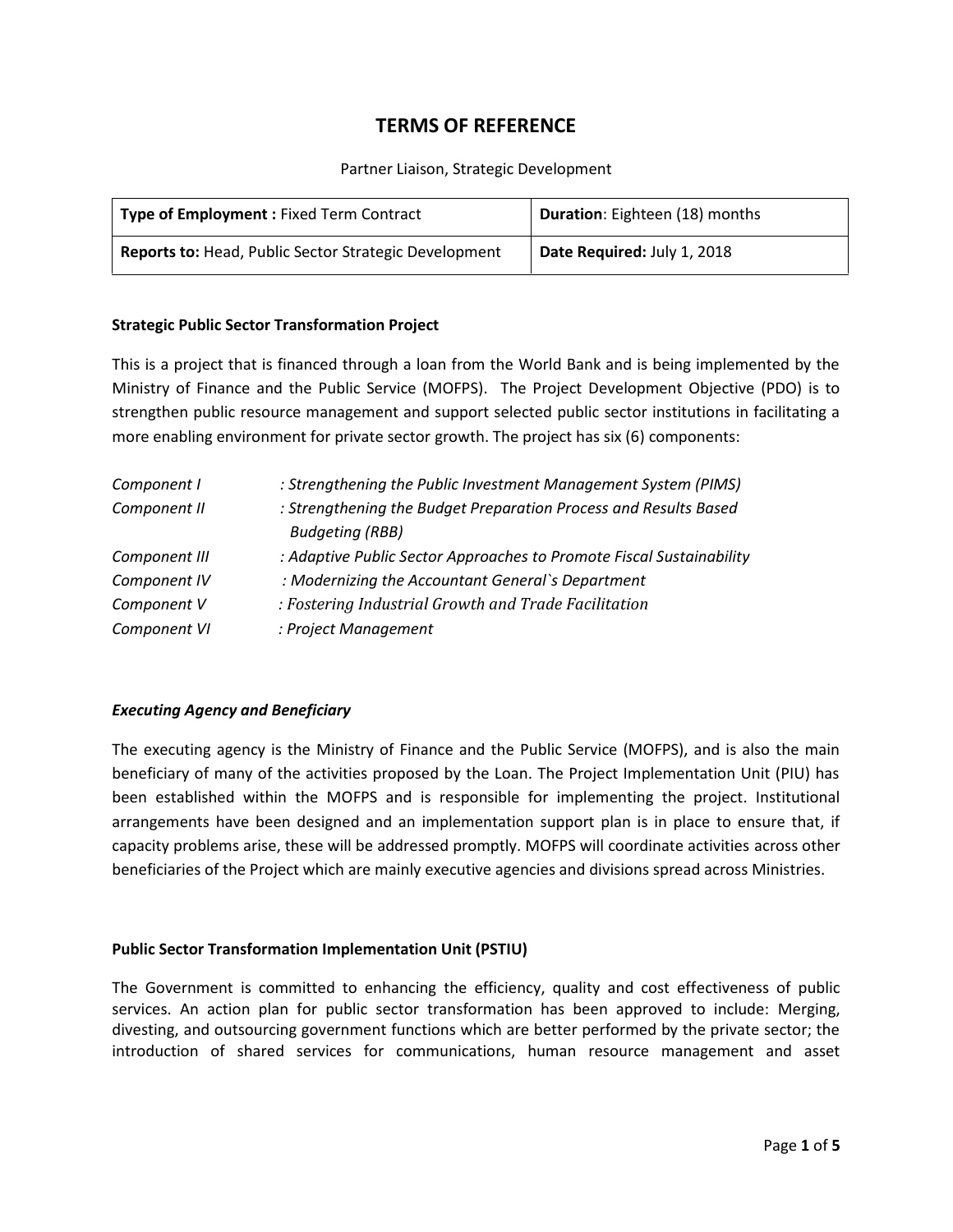management, and centralized legal services; strengthen the financial reporting requirements of those entities that remain; and ensure, where required, that well-structured transition plans are in place. In order to achieve these objectives a Public Sector Transformation Implementation Unit (PSTIU) has been established. Among the initiatives currently being undertaken by the PSTIU is the merger, divesting, closure and subsuming of entities into Central Government.

## *Public Sector Rationalization and Institutional Support Work stream*

This work stream deals with work activities in furtherance of mergers, divestments, closures and reorganization of public bodies. It also has responsibility for the implementation of institutional support and efficiency systems in designated entities.

## *It will oversee the implementation of the development initiatives outlined in the approved action plan for public sector transformation, to achieve and sustain improved efficiency, quality and cost effectiveness of public services. Such action will include but not be limited to:*

- *1) Completing strategic reviews of key ministries and departments;*
- *2) Executing institutional development initiatives at selected ministries as necessary;*
- *3) Implementing shared corporate services, commencing with communications, human resource and asset management;*
- *4) Ensuring, where required, that well-structured transition plans are in place, including planned management;*
- *5) Undertaking compensation research and wage bill monitoring;*
- *6) Developing and maintaining the results-based management framework (RBMF) for improved efficiencies and effectiveness for government entities; and,*
- *7) Undertaking public sector transformation initiatives, including the rationalization of public bodies.*

## **Summary/Objective**

Provide on-going support on legislative and strategic development actions through the maintenance of effective relationships and partnerships across government Ministries, Departments and Agencies (MDA) towards cooperation in the delivery of institutional development programmes for the select MDA approved in the Transformation Action Plan. Working closely with other Work Stream Heads, Boards and MDA Executive Management Teams, the incumbent will engage in internal and external consultations, project coordination liaisons, partner sensitisations, and, PSTIU representation in networks and at various forums to facilitate capacity building and knowledge transfer activities/initiatives within the established timeframe.

## **Scope of Work**

- 1. Establish and maintain strong working relationships with officials involved in the legislative process to propel institutional development initiatives.
- 2. Coordinate interagency collaboration on institutional development programmes and objectives, and, evaluate and assess these efforts towards their success.
- 3. Communicate with government partners to deepen on-going partnerships towards facilitating legislative and other support actions as required.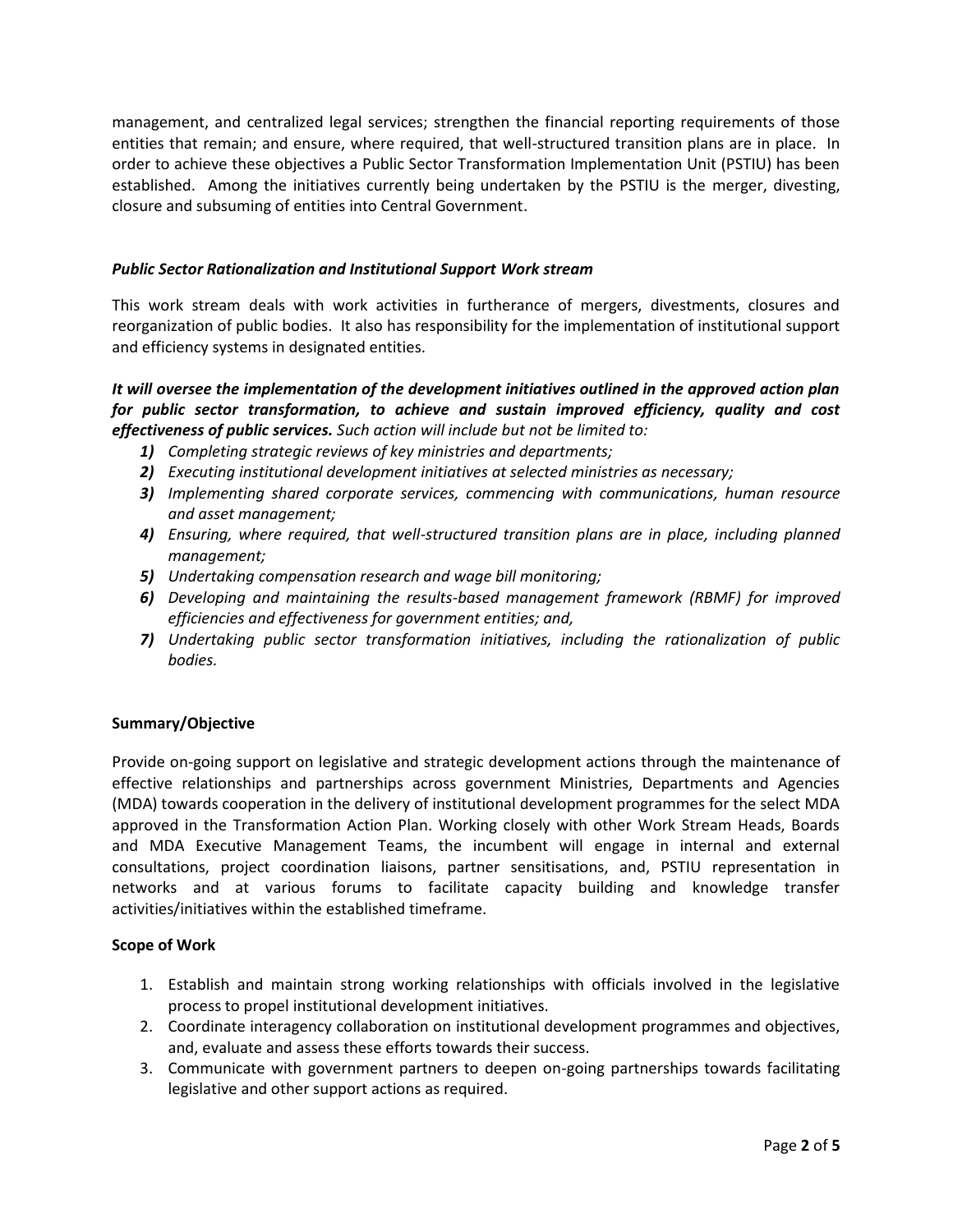- 4. Engage in stakeholder and partner meetings as necessary to gain information and/or discuss needs and problems associated with the specified implementation.
- 5. Contribute to the development and implementation of coherent work plans, project and programme documentation, proposal preparation and results achievement for each implementation assignment with select MDAs.
- 6. Research and review documents to support the development of recommendations as required.
- 7. Collaborate on the design and implementation of tools, guidelines and blueprints for institutional development assignments.
- 8. Work within established framework/structures, processes and procedures to enable review of legislation to facilitate changes in mandates.
- 9. Monitor and evaluate progress of implementation assignments, and advice the Lead, Public Sector Strategic Development and/or Executive Director on issues to effect timely corrective actions accordingly.
- 10. Provide quality assurance and support on the delivery of the work plan and its outputs through consultants, contractors and partners.
- 11. Contribute to the facilitation of knowledge building and management by the PSTIU through identifying and amalgamating best practices and lessons learned directly linked to reform goals and activities.
- 12. Interpret and represent key public sector policies and communicate with the executive teams in organisations.
- 13. Work closely with the Heads of Ministries/Departments/Agencies/Public Bodies to ensure coordination and liaison for strategic reform and development initiatives.
- 14. Identify, monitor progress, update risk logs and escalate business risks where appropriate.

#### **Key Deliverables and Responsibilities**

- 1. Detailed Annual Workplan
- **2.** Consolidated Monthly Progress Reports
- **3.** Legislative action schedule as required
- **4.** Stakeholder and partner consultation
- **5.** Research and technical documentation

#### **Skills and Competencies**

#### **Core**

- Excellent strategic partnership and relationship skills
- Excellent negotiation and conflict management skills
- Strong customer orientation/client focus
- Good communication and interpersonal skills
- Advanced critical thinking, problem solving and decision making skills
- High adaptability and knowledge-sharing/learning capacity
- High innovative thinking and ability to market new approaches
- Adept at advocacy and advancing a policy-oriented agenda
- Ability to build and manage effective teams, and to lead across multiple assignments
- Ability to work effectively on own initiative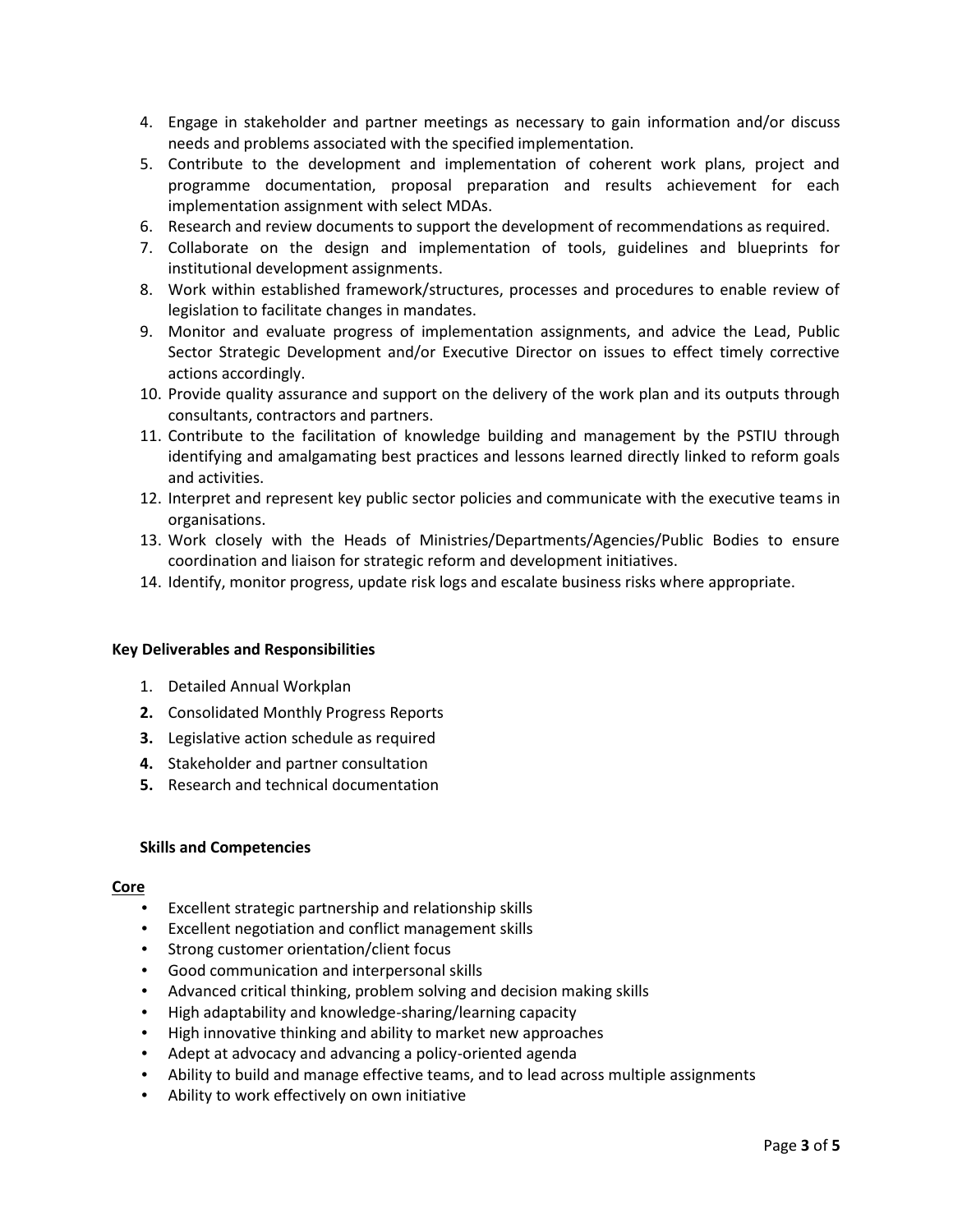- Ability to promote and maintain enabling environments for open communication, creativity and innovation
- Ability to forge useful partnerships with people across functions and organisations
- Ability to demonstrate commitment to efficient and effective service delivery and client-centred focus

## **Technical**

- Excellent knowledge of governance, government machinery, operations and procedures
- Comprehensive knowledge and understanding of the legislative framework
- Comprehensive knowledge and understanding organisational change in the public sector
- Comprehensive knowledge and understanding of project management discipline and tools
- Good knowledge of results-based programme development and management
- Good knowledge of organisational development principles and practices
- Working knowledge of the relevant computer systems and applications

#### **Nature of the Assignment**

- This job operates in a professional office environment. This role routinely uses standard office equipment such as computers, phones, photocopiers, filing cabinets and fax machines.
- This is a full-time position, and hours of work and days are generally Monday through Friday, 8:30 a.m. to 5 p.m. Some weekends or evening hours may be necessary.
- The job is located in Kingston. Travel is anticipated to other Government entities within the Kingston Metropolitan Area normally and outside of the Kingston Metropolitan Area on occasion.
- The nature of the contracting arrangement will be lump-sum payments based on scheduled delivery.
- The type of engagement is for an individual consultancy.
- The project is financed by the World Bank and the consultancy payments will be made through the Ministry of Finance and the Public Service.

#### **Reporting Relationships**

- The Partner Liaison will report ultimately to the Executive Director PSTIU, under the direction of the Head, Public Sector Strategic and Institutional Development, PSTIU
- Reports will be submitted in hard and soft copy to the Head, Public Sector Strategic Development PSTIU
- Reports will be approved by the Executive Director PSTIU on the recommendation of the Head, Public Sector Strategic and Institutional Development, PSTIU

#### **Required Education and Experience**

- Master's degree in public management or public administration, public policy, law, political science, governance or related social science fields; plus five (5) years of relevant experience **OR**
- Bachelor's degree in in public management or public administration, public policy, law, political science, governance or related social science fields or related field; plus seven (7) years of relevant experience